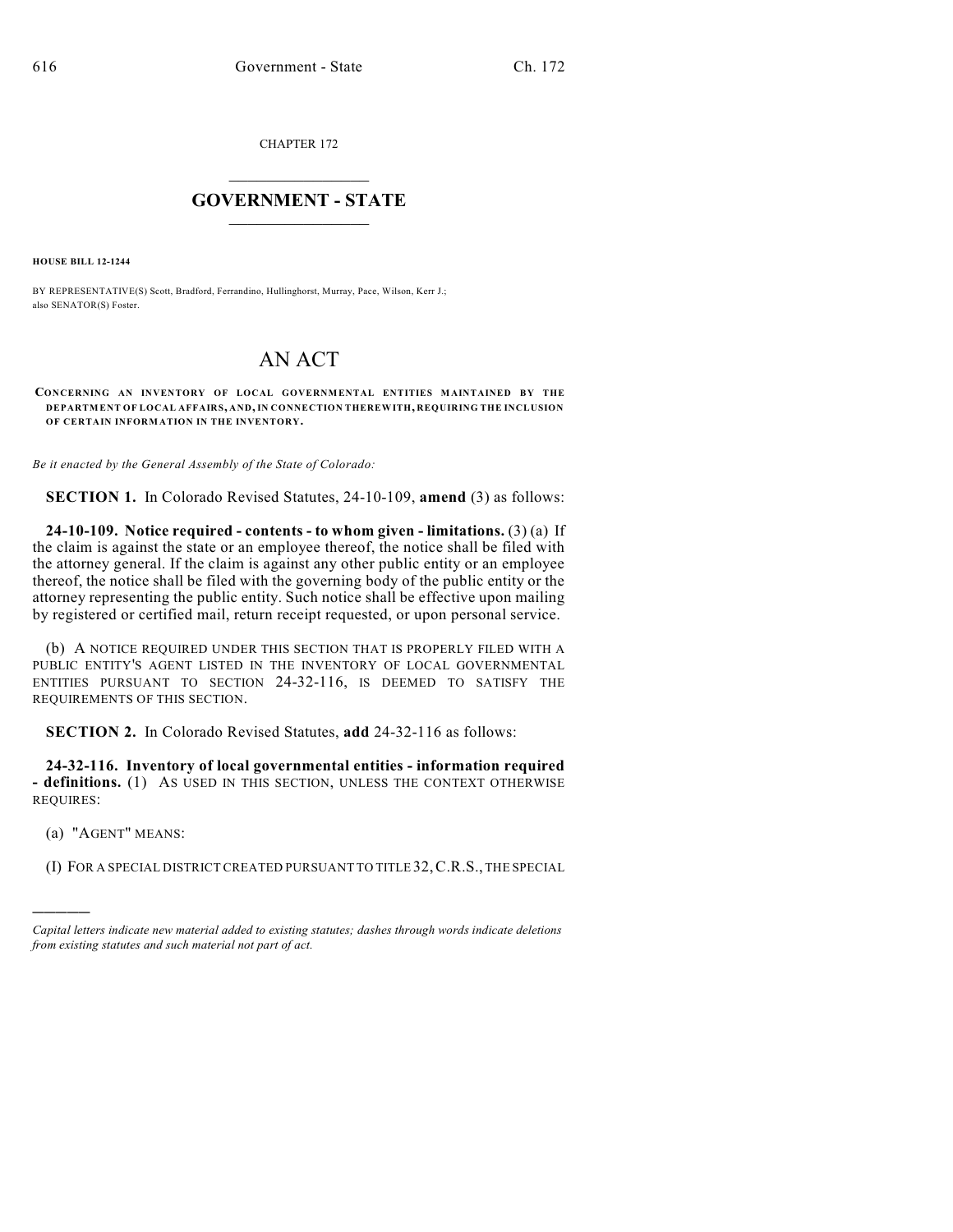DISTRICT'S DESIGNATED LOCAL GOVERNMENT CONTACT PERSON, AS REPORTED ANNUALLY BY THE SPECIAL DISTRICT AND INCLUDED IN THE DATABASE BY THE DEPARTMENT; OR

(II) FOR ALL OTHER LOCAL GOVERNMENTAL ENTITIES, A PERSON DESIGNATED BY A LOCAL GOVERNMENTAL ENTITY TO RECEIVE A FILING OF A NOTICE OF CLAIM PURSUANT TO SECTION 24-10-109 (3).

(b) "DEPARTMENT" MEANS THE DEPARTMENT OF LOCAL AFFAIRS.

(c) "INVENTORY" MEANS THE ON-LINE DATABASE OF ACTIVE LOCAL GOVERNMENTS MAINTAINED BY THE DEPARTMENT AS OF THE EFFECTIVE DATE OF THIS SECTION.

(d) "LOCAL GOVERNMENTAL ENTITY" MEANS A CITY, COUNTY, CITY AND COUNTY, SPECIAL DISTRICT, SCHOOL DISTRICT, OR OTHER UNIT OF LOCAL GOVERNMENT.

(2) (a) THE DEPARTMENT SHALL UPDATE AND EXPAND THE INVENTORY AND ANY ASSOCIATED FORMS OR DOCUMENTS AS NECESSARY TO OBTAIN AND INTEGRATE, FOR EACH LOCAL GOVERNMENTAL ENTITY, THE INFORMATION DESCRIBED IN SUBSECTION (3) OF THIS SECTION.

(b) NOTHING IN THIS SECTION PRECLUDES THE DEPARTMENT FROM INCLUDING ADDITIONAL INFORMATION IN THE INVENTORY.

(3) (a) NO LATER THAN TWELVE MONTHS AFTER THE EFFECTIVE DATE OF THIS SECTION, EACH LOCAL GOVERNMENTAL ENTITY IN THE STATE SHALL PROVIDE THE FOLLOWING INFORMATION TO THE DEPARTMENT, WHICH SHALL INCLUDE THE SAME IN THE INVENTORY:

(I) THE OFFICIAL NAME OF THE LOCAL GOVERNMENTAL ENTITY;

(II) THE PRINCIPAL ADDRESS OF THE LOCAL GOVERNMENTAL ENTITY;

(III) IF OTHER THAN THE PRINCIPAL ADDRESS, THE MAILING ADDRESS OF THE LOCAL GOVERNMENTAL ENTITY;

(IV) THE NAME OF THE LOCAL GOVERNMENTAL ENTITY'S AGENT; AND

(V) THE MAILING ADDRESS OF THE AGENT.

(b) A LOCAL GOVERNMENTAL ENTITY SHALL UPDATE ANY INFORMATION PROVIDED PURSUANT TO PARAGRAPH (a) OF THIS SUBSECTION (3) AS REQUIRED BY THE DEPARTMENT. FAILURE TO UPDATE THE INFORMATION PROVIDED PURSUANT TO PARAGRAPH (a) OF THIS SUBSECTION (3) RENDERS ANY NOTICE OF A CLAIM PURSUANT TO SECTION 24-10-109 TO THE LAST LOCAL GOVERNMENTAL ENTITY'S AGENT IN THE INVENTORY VALID AS A MATTER OF LAW.

(4) THE DEPARTMENT SHALL MAKE THE INVENTORY ACCESSIBLE FROM THE DEPARTMENT'S WEB SITE.